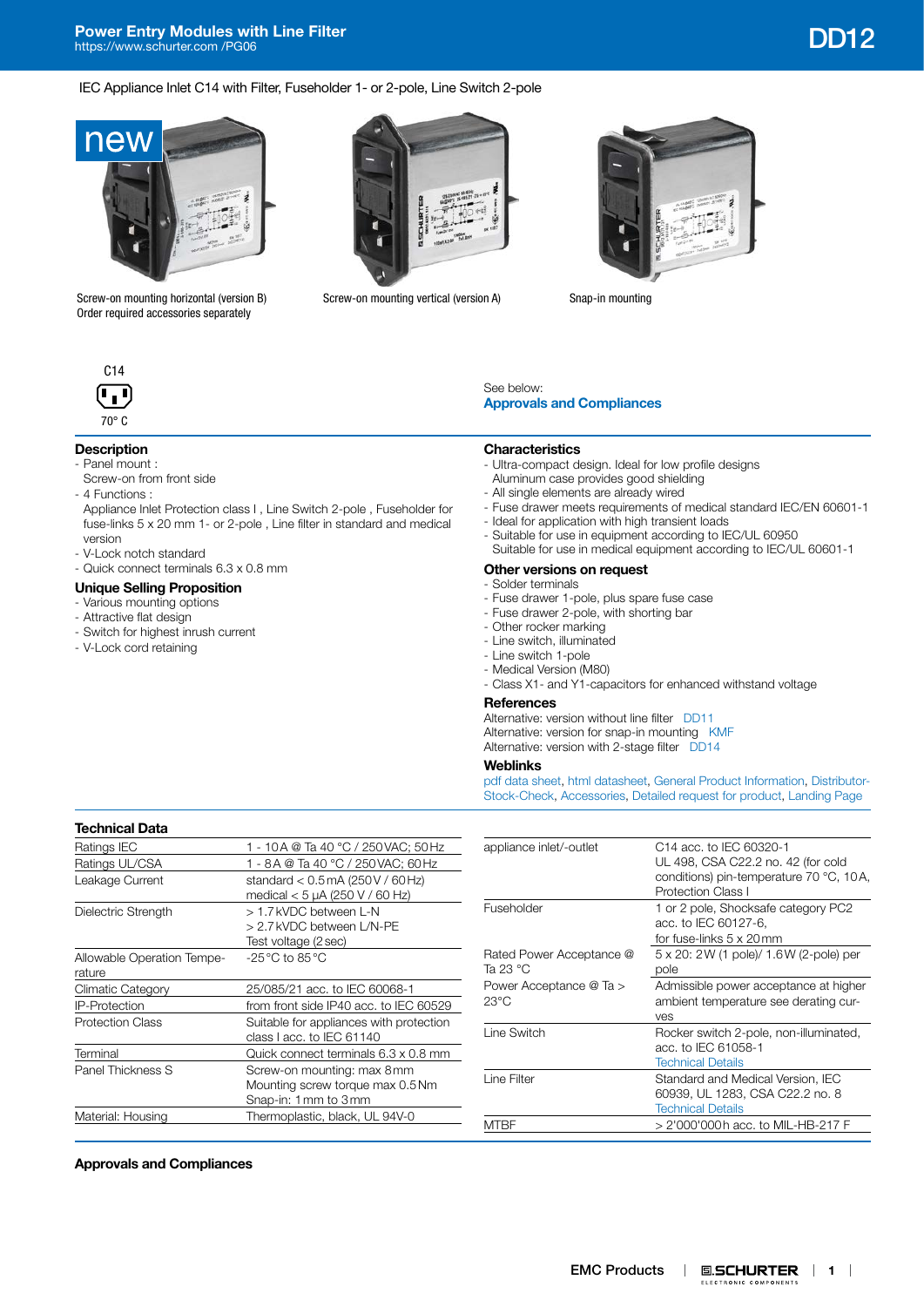Detailed information on product approvals, code requirements, usage instructions and detailed test conditions can be looked up in [Details about](https://www.schurter.com/en/Components/Connectors/General-Product-Information#1.1)  [Approvals](https://www.schurter.com/en/Components/Connectors/General-Product-Information#1.1)

SCHURTER products are designed for use in industrial environments. They have approvals from independent testing bodies according to national and international standards. Products with specific characteristics and requirements such as required in the automotive sector according to IATF 16949, medical technology according to ISO 13485 or in the aerospace industry can be offered exclusively with customer-specific, individual agreements by SCHURTER.

### **Approvals**

The approval mark is used by the testing authorities to certify compliance with the safety requirements placed on electronic products. Approval Reference Type: DD12

| Approval Logo                    | <b>Certificates</b>  | <b>Certification Body</b> | <b>Description</b>           |
|----------------------------------|----------------------|---------------------------|------------------------------|
| $\mathbb{K}$ <sup>10</sup>       | <b>VDE Approvals</b> | <b>VDE</b>                | Certificate Number: 40001522 |
| $_{\rm c}$ $\mathbf{W}_{\rm us}$ | <b>UL Approvals</b>  | UL                        | UL File Number: E72928       |

## **Product standards**

Product standards that are referenced

| Organization    | Design                | Standard         | <b>Description</b>                                                    |
|-----------------|-----------------------|------------------|-----------------------------------------------------------------------|
| <b>IEC</b>      | Designed according to | IEC 60320-1      | Appliance couplers for household and similar general purposes         |
| <b>IEC</b>      | Designed according to | IEC 60939        | Passive filters for suppressing electromagnetic interference          |
| <b>IEC</b>      | Designed according to | IEC 60127-6      | Miniature fuses, Part 6, Fuse-holders for miniature fuse-links        |
| <b>IEC</b>      | Designed according to | IEC 61058-1      | Switches for appliances. Part 1. General requirements                 |
| ⊕               | Designed according to | <b>UL 498</b>    | Standard for Attachment Plugs and Receptacles                         |
| 哑               | Designed according to | UL 1283          | Electromagnetic interference filters                                  |
| GE Group        | Designed according to | CSA C22.2 no. 42 | General Use Receptacles, Attachment Plugs, and Similar Wiring Devices |
| <b>SE</b> Group | Designed according to | CSA C22.2 no. 8  | Electromagnetic interference (EMI) filters                            |

# **Application standards**

Application standards where the product can be used

| Organization | Design                         | Standard            | <b>Description</b>                                                                                                                                                                                                                    |
|--------------|--------------------------------|---------------------|---------------------------------------------------------------------------------------------------------------------------------------------------------------------------------------------------------------------------------------|
| <b>IEC</b>   | Designed for applications acc. | <b>IEC/UL 60950</b> | IEC 60950-1 includes the basic requirements for the safety of information<br>technology equipment.                                                                                                                                    |
| <b>IEC</b>   | Designed for applications acc. | IEC 60601-1         | Medical electrical equipment - Part 1: General requirements for basic<br>safety and essential performance                                                                                                                             |
| <b>IEC</b>   | Designed for applications acc. | IEC 60335-1         | Safety of electrical appliances for household and similar purposes. Meets<br>the requirements for appliances in unattended use. This includes the<br>enhanced requirements of glow wire tests acc. to IEC 60695-2-11 or -12<br>& -13. |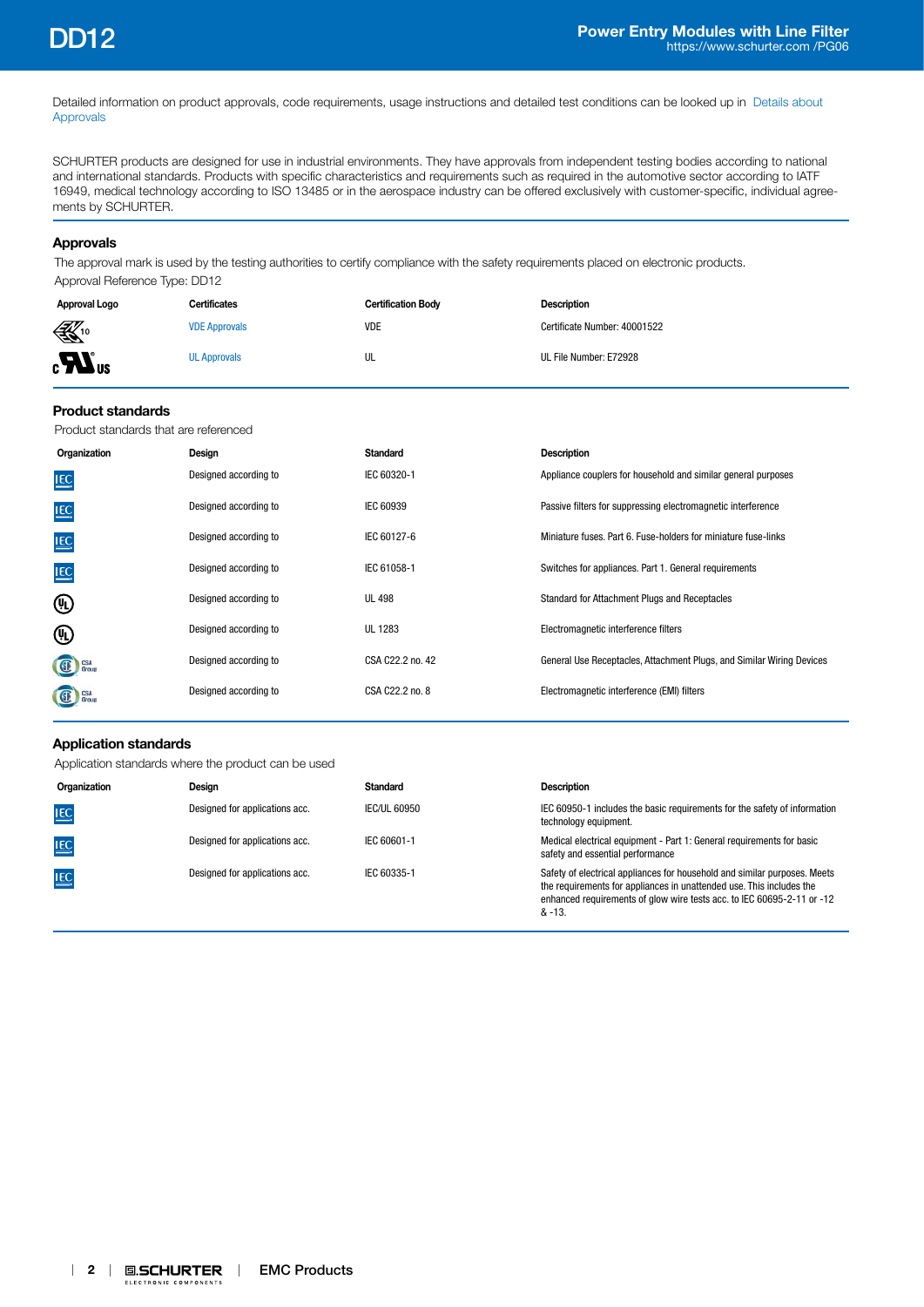# **Compliances**

The product complies with following Guide Lines

| Identification | <b>Details</b>               | <b>Initiator</b>   | Description                                                                                                                                                                                                                           |
|----------------|------------------------------|--------------------|---------------------------------------------------------------------------------------------------------------------------------------------------------------------------------------------------------------------------------------|
| CE             | CE declaration of conformity | <b>SCHURTER AG</b> | The CE marking declares that the product complies with the applicable<br>requirements laid down in the harmonisation of Community legislation on<br>its affixing in accordance with EU Regulation 765/2008.                           |
|                | <b>RoHS</b>                  | <b>SCHURTER AG</b> | Directive RoHS 2011/65/EU, Amendment (EU) 2015/863                                                                                                                                                                                    |
| $\Theta$       | China RoHS                   | <b>SCHURTER AG</b> | The law SJ / T 11363-2006 (China RoHS) has been in force since 1 March<br>2007. It is similar to the EU directive RoHS.                                                                                                               |
| <b>REACH</b>   | <b>REACH</b>                 | <b>SCHURTER AG</b> | On 1 June 2007, Regulation (EC) No 1907/2006 on the Registration,<br>Evaluation, Authorization and Restriction of Chemicals 1 (abbreviated as<br>"REACH") entered into force.                                                         |
| $V_{-1}$ ock   | <b>Landing Page V-Lock</b>   | <b>SCHURTER AG</b> | V-Lock system are based on a matching plug-dose combination. The<br>connector is equipped with a notch intended for use with the latching<br>cordset. The cord latching system prevents against accidental removal of<br>the cordset. |
| 00             | White Paper Glow wire test   | <b>SCHURTER AG</b> | Meets the requirements of IEC 60335-1 for appliances in unattended use.<br>This includes the enhanced requirements of glow wire tests acc. to IEC<br>60695-2-11 or -12 &-13.                                                          |
|                | <b>Medical Technology</b>    | <b>SCHURTER AG</b> | Suitable for use in medical equipment according to IEC/UL 60601-1                                                                                                                                                                     |

**Dimension [mm]**

Screw version A

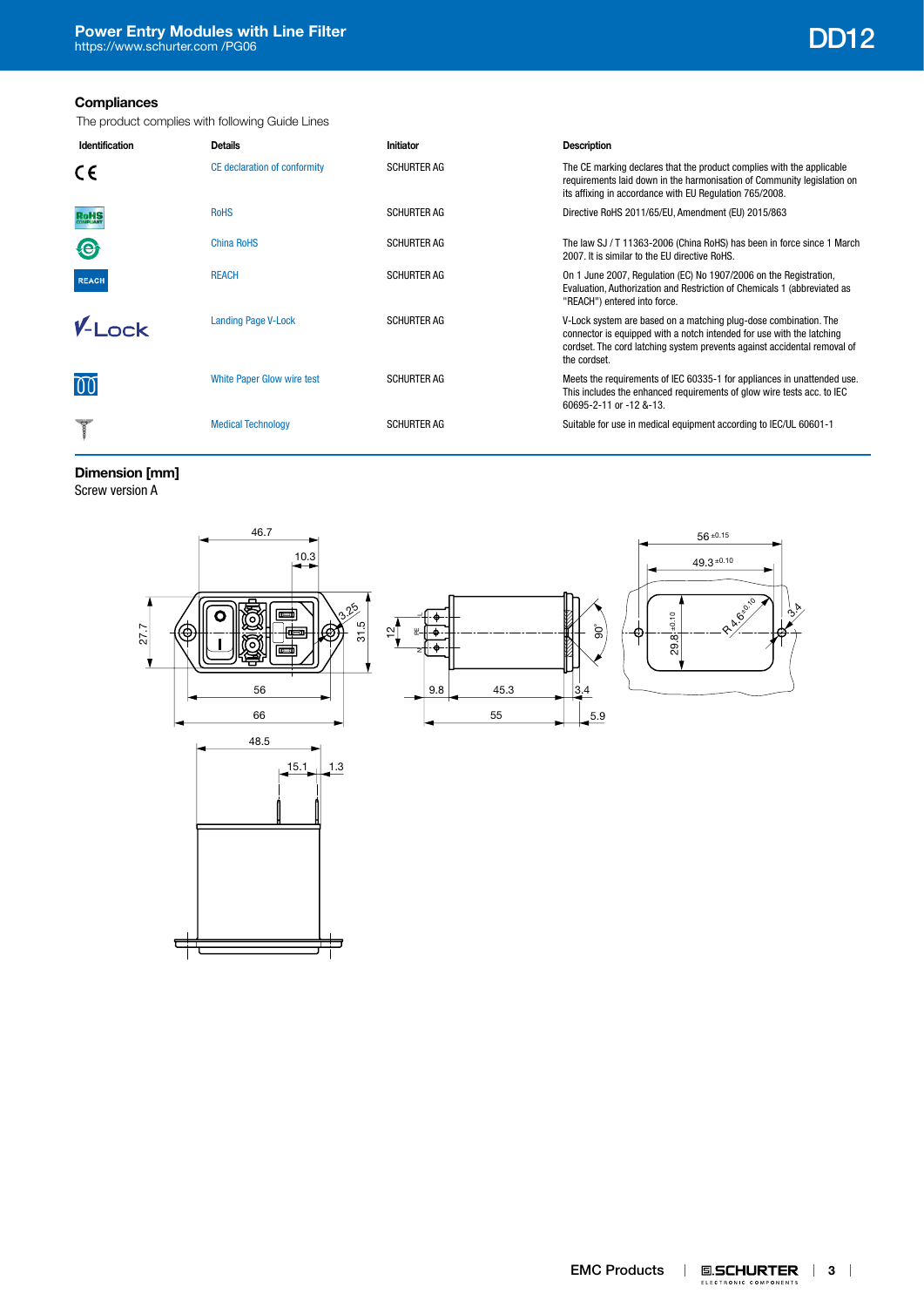Screw version B







Snap-in mounting from front side

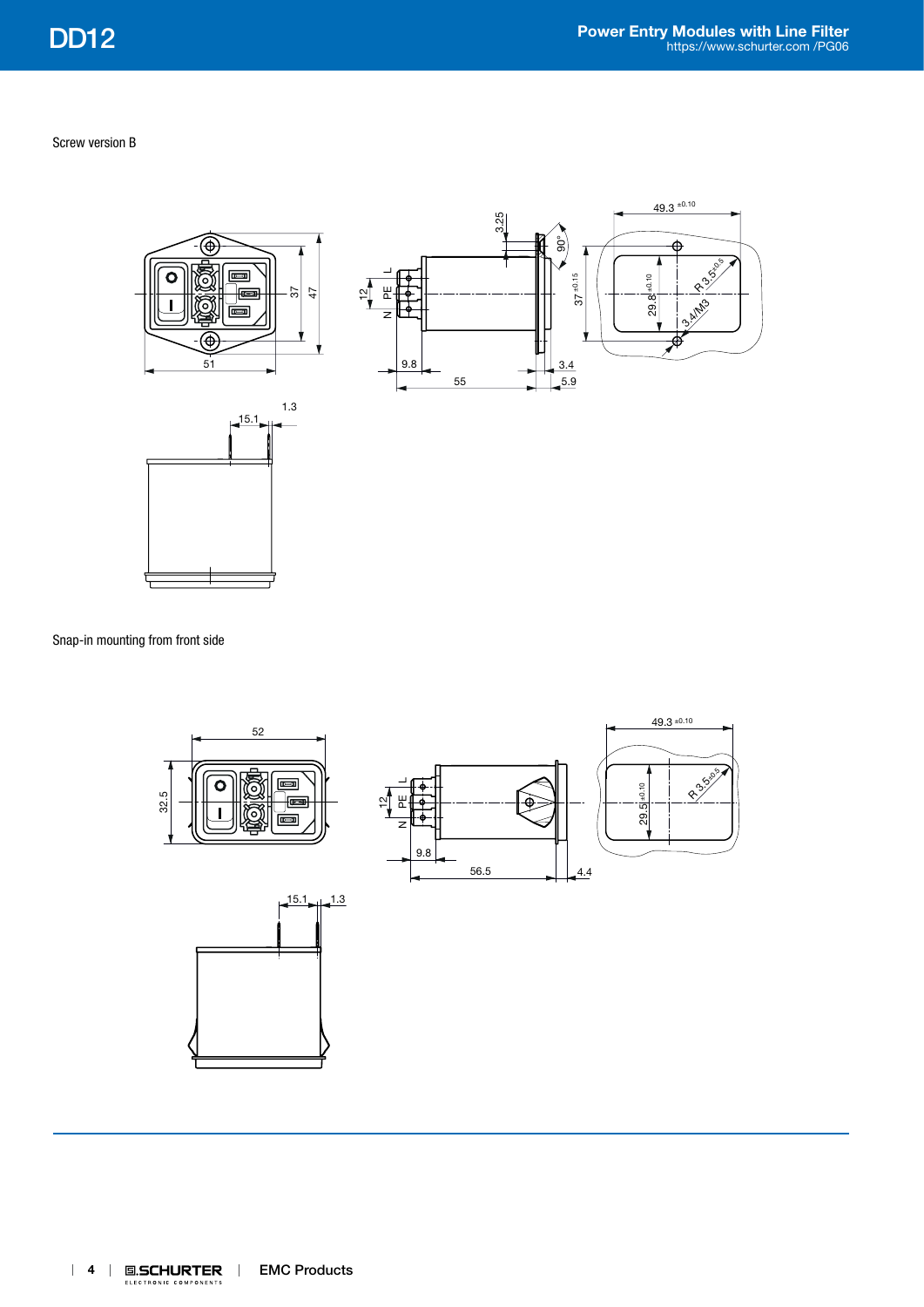# **Technical Data of Filter-Components**

| <b>Rated Current [A]</b> | Filter-Type                             | Inductance L1/<br>L2 [mH] | Inductance L3<br>[mH]    | Capacitance CX<br>[nF] | Capacitance CY<br>[nF]   | $R$ [M $\Omega$ ] |
|--------------------------|-----------------------------------------|---------------------------|--------------------------|------------------------|--------------------------|-------------------|
|                          | Standard version                        | $2 \times 10$             |                          | 100                    | 2.2                      |                   |
| $\overline{2}$           | <b>Standard version</b>                 | 2x4                       | $\overline{\phantom{a}}$ | 100                    | 2.2                      |                   |
| 4                        | Standard version                        | $2 \times 1.5$            | $\overline{\phantom{a}}$ | 100                    | 2.2                      |                   |
| 6                        | Standard version                        | $2 \times 0.8$            | $\blacksquare$           | 100                    | 2.2                      |                   |
| 8                        | Standard version                        | $2 \times 0.6$            | $\overline{\phantom{a}}$ | 100                    | 2.2                      |                   |
| 10                       | Standard version                        | $2 \times 0.3$            | $\overline{\phantom{a}}$ | 100                    | 2.2                      |                   |
| 6                        | Standard Version with Ground Line Choke | $2 \times 0.8$            | $\overline{\phantom{a}}$ | 100                    | 2.2                      |                   |
| 10                       | Standard Version with Ground Line Choke | $2 \times 0.3$            | $\overline{\phantom{a}}$ | 100                    | 2.2                      |                   |
| $\mathbf{1}$             | Medical Version (M5)                    | $2 \times 10$             | $\overline{\phantom{a}}$ | 100                    | $\overline{\phantom{a}}$ |                   |
| $\overline{c}$           | Medical Version (M5)                    | $2 \times 4$              | $\overline{\phantom{a}}$ | 100                    | $\overline{\phantom{a}}$ |                   |
| $\overline{4}$           | Medical Version (M5)                    | $2 \times 1.5$            | $\overline{\phantom{a}}$ | 100                    | $\overline{\phantom{a}}$ |                   |
| 6                        | Medical Version (M5)                    | $2 \times 0.8$            | $\overline{\phantom{a}}$ | 100                    | $\overline{\phantom{a}}$ |                   |
| 8                        | Medical Version (M5)                    | $2 \times 0.6$            | $\overline{\phantom{a}}$ | 100                    | $\overline{\phantom{a}}$ |                   |
| 10                       | Medical Version (M5)                    | $2 \times 0.3$            | $\overline{\phantom{a}}$ | 100                    | ٠                        |                   |
|                          | Medical Version (M80)                   | $2 \times 10$             | $\overline{\phantom{a}}$ | 100                    | 0.47                     |                   |

# **Diagrams**

Standard Version, medical Version M80 non-illuminated







 $s$  | |R 1) F1  $\begin{array}{|c|c|c|c|c|c|c|c|} \hline \end{array}$  F1  $\begin{array}{|c|c|c|c|c|c|} \hline \end{array}$   $\begin{array}{|c|c|c|c|c|} \hline \end{array}$   $\begin{array}{|c|c|c|c|c|} \hline \end{array}$   $\begin{array}{|c|c|c|c|c|} \hline \end{array}$ 

1) Line 2) Load

Standard Version, medical Version M80 with PE-choke





F2

L<sub>o</sub>

PE<sub>o</sub>

**NC** 

1) Line 2) Load

1) Line 2) Load

2) Load

# **Derating Curves**



Cx

L1

o L'

o PE'

o N'

L2

L3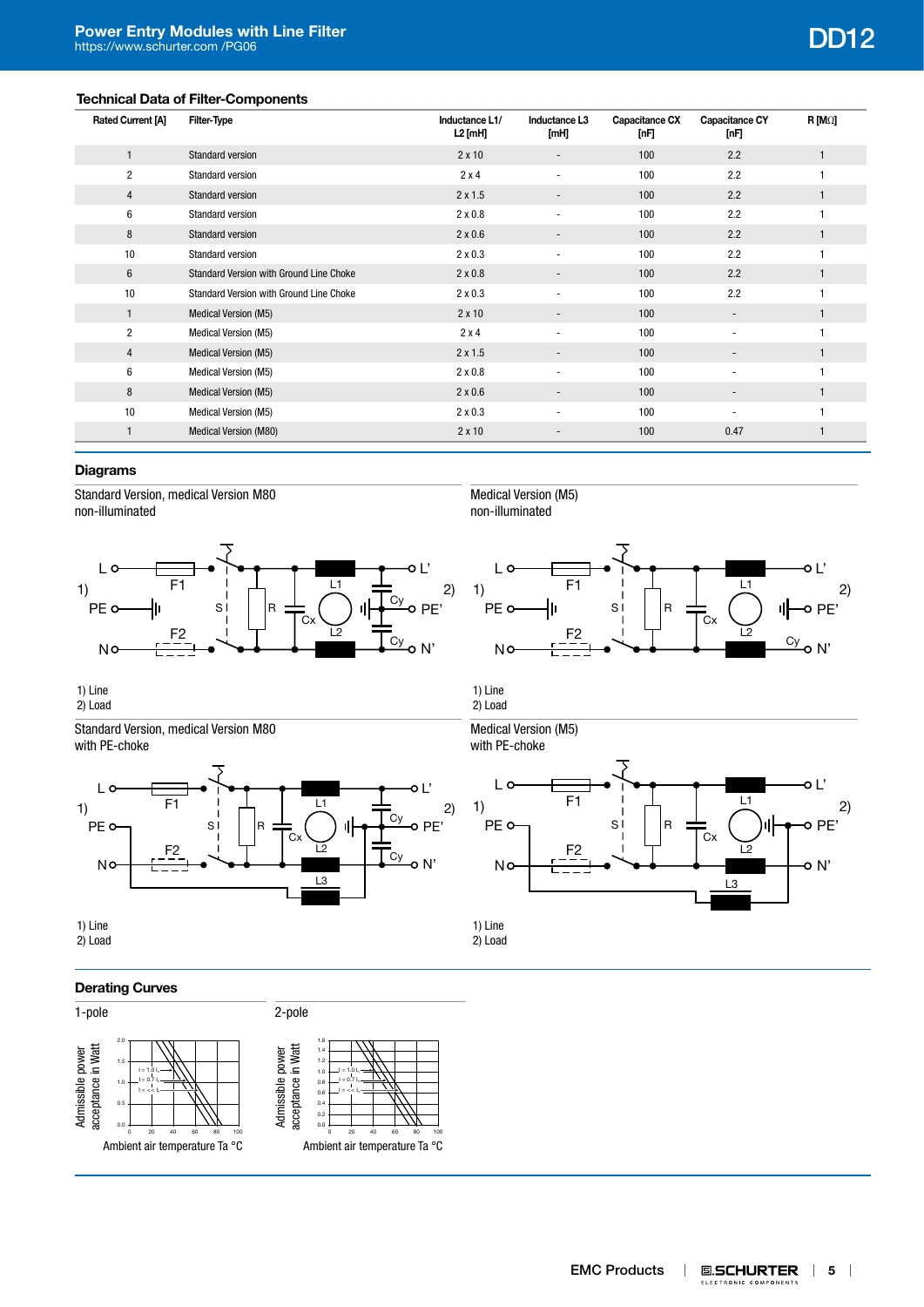**Attenuation Loss Attenuation Loss - - - 50Ω** differential mode \_\_\_\_ 50Ω common mode



# **All Variants**

| <b>Rated Current</b><br>M | <b>Filter-Type</b>      | <b>Mounting</b> | <b>Fuseholder</b> | <b>Line Switch</b> | <b>Illumination</b> | Color | <b>Order Number</b> |  |
|---------------------------|-------------------------|-----------------|-------------------|--------------------|---------------------|-------|---------------------|--|
|                           | <b>Standard version</b> | Screw-on A      | 1-pole            | 2-pole             | non-illuminated     | black | DD12.1111.111       |  |
|                           | Standard version        | Snap-in         | 2-pole            | 2-pole             | non-illuminated     | black | 3-107-465           |  |
|                           | <b>Standard version</b> | Screw-on B      | 2-pole            | 2-pole             | non-illuminated     | black | 3-109-955           |  |
|                           | Standard version        | Screw-on A      | 2-pole            | 2-pole             | non-illuminated     | black | DD12.1121.111       |  |
| $\overline{2}$            | <b>Standard version</b> | Screw-on A      | 1-pole            | 2-pole             | non-illuminated     | black | DD12.2111.111       |  |
| $\overline{2}$            | Standard version        | Snap-in         | 2-pole            | 2-pole             | non-illuminated     | black | 3-107-466           |  |
| $\overline{2}$            | Standard version        | Screw-on B      | 2-pole            | 2-pole             | non-illuminated     | black | 3-109-956           |  |
| $\overline{2}$            | Standard version        | Screw-on A      | 2-pole            | 2-pole             | non-illuminated     | black | DD12.2121.111       |  |
| $\overline{2}$            | Standard version        | Screw-on A      | 2-pole            | 2-pole             | illuminated, red    | black | DD12.2123.111       |  |
| $\overline{2}$            | <b>Standard version</b> | Screw-on A      | 2-pole            | 2-pole             | illuminated, green  | black | DD12.2124.111       |  |
| $\overline{4}$            | Standard version        | Screw-on B      | 1-pole            | 2-pole             | non-illuminated     | black | $3 - 110 - 001$     |  |
| 4                         | <b>Standard version</b> | Snap-in         | 1-pole            | 2-pole             | non-illuminated     | black | 3-110-032           |  |
| 4                         | Standard version        | Screw-on A      | 1-pole            | 2-pole             | non-illuminated     | black | DD12.4111.111       |  |
| 4                         | <b>Standard version</b> | Snap-in         | 2-pole            | 2-pole             | non-illuminated     | black | 3-107-467           |  |
|                           |                         |                 |                   |                    |                     |       |                     |  |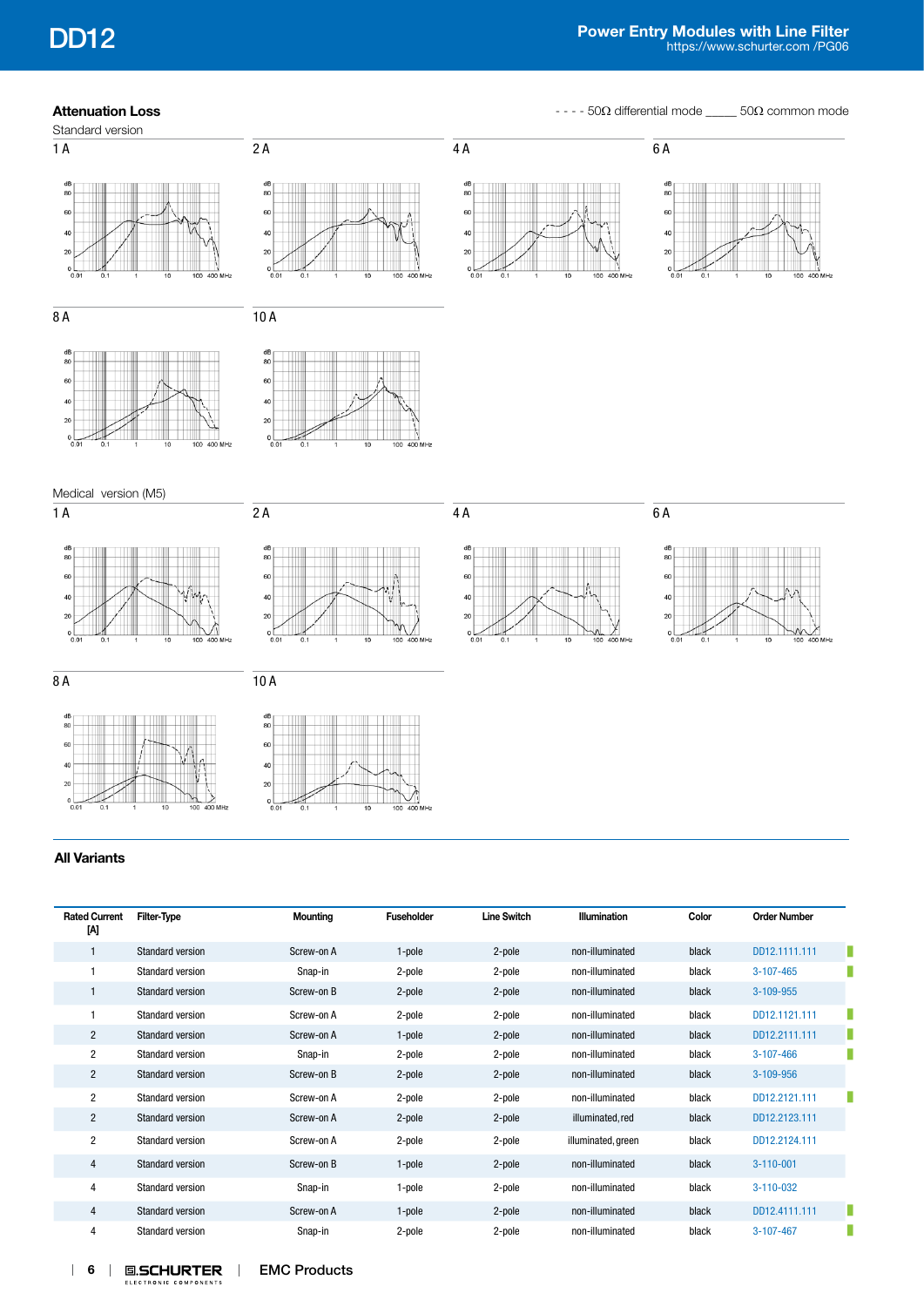# **Power Entry Modules with Line Filter** [https://www.schurter.com /PG06](https://www.schurter.com/en/PG06) DD12

| <b>Rated Current</b><br>ΙW | Filter-Type                                       | Mounting   | <b>Fuseholder</b> | <b>Line Switch</b> | Illumination    | Color | <b>Order Number</b>  |
|----------------------------|---------------------------------------------------|------------|-------------------|--------------------|-----------------|-------|----------------------|
| 4                          | <b>Standard version</b>                           | Screw-on B | 2-pole            | 2-pole             | non-illuminated | black | 3-109-957            |
| 4                          | Standard version                                  | Screw-on A | 2-pole            | 2-pole             | non-illuminated | black | DD12.4121.111        |
| 6                          | <b>Standard version</b>                           | Snap-in    | 1-pole            | 2-pole             | non-illuminated | black | $3 - 110 - 010$      |
| 6                          | <b>Standard version</b>                           | Screw-on B | 1-pole            | 2-pole             | non-illuminated | black | $3 - 110 - 031$      |
| 6                          | <b>Standard version</b>                           | Screw-on A | 1-pole            | 2-pole             | non-illuminated | black | DD12.6111.111        |
| 6                          | Standard version                                  | Screw-on B | 2-pole            | 2-pole             | non-illuminated | black | 3-102-857            |
| 6                          | <b>Standard version</b>                           | Snap-in    | 2-pole            | 2-pole             | non-illuminated | black | п<br>$3 - 102 - 861$ |
| 6                          | Standard version                                  | Screw-on A | 2-pole            | 2-pole             | non-illuminated | black | п<br>DD12.6121.111   |
| 6                          | <b>Standard version</b>                           | Screw-on A | 2-pole            | 2-pole             | illuminated red | black | п<br>DD12.6123.111   |
| 8                          | <b>Standard version</b>                           | Screw-on A | 1-pole            | 2-pole             | non-illuminated | black | DD12.8111.111        |
| 8                          | <b>Standard version</b>                           | Snap-in    | 2-pole            | 2-pole             | non-illuminated | black | П<br>3-107-468       |
| 8                          | <b>Standard version</b>                           | Screw-on B | 2-pole            | 2-pole             | non-illuminated | black | 3-109-958            |
| 8                          | <b>Standard version</b>                           | Screw-on A | 2-pole            | 2-pole             | non-illuminated | black | DD12.8121.111        |
| 10                         | <b>Standard version</b>                           | Screw-on A | 1-pole            | 2-pole             | non-illuminated | black | DD12.9111.111<br>п   |
| 10                         | <b>Standard version</b>                           | Screw-on B | 2-pole            | 2-pole             | non-illuminated | black | 3-105-315            |
| 10                         | <b>Standard version</b>                           | Snap-in    | 2-pole            | 2-pole             | non-illuminated | black | 3-107-469            |
| 10                         | <b>Standard version</b>                           | Screw-on A | 2-pole            | 2-pole             | non-illuminated | black | п<br>DD12.9121.111   |
| 6                          | <b>Standard Version with Ground</b><br>Line Choke | Screw-on B | 2-pole            | 2-pole             | non-illuminated | black | 3-109-943            |
| 10                         | <b>Standard Version with Ground</b><br>Line Choke | Screw-on A | 2-pole            | 2-pole             | non-illuminated | black | 3-102-855            |
| 1                          | <b>Medical Version (M5)</b>                       | Snap-in    | 2-pole            | 2-pole             | non-illuminated | black | 3-107-472            |
| $\mathbf{1}$               | Medical Version (M5)                              | Screw-on B | 2-pole            | 2-pole             | non-illuminated | black | 3-109-994            |
| 1                          | <b>Medical Version (M5)</b>                       | Screw-on A | 2-pole            | 2-pole             | non-illuminated | black | DD12.1321.111        |
| $\overline{c}$             | Medical Version (M5)                              | Snap-in    | 2-pole            | 2-pole             | non-illuminated | black | п<br>3-107-473       |
| $\overline{c}$             | Medical Version (M5)                              | Screw-on B | 2-pole            | 2-pole             | non-illuminated | black | 3-109-995            |
| $\overline{c}$             | <b>Medical Version (M5)</b>                       | Screw-on A | 2-pole            | 2-pole             | non-illuminated | black | DD12.2321.111        |
| 4                          | Medical Version (M5)                              | Snap-in    | 2-pole            | 2-pole             | non-illuminated | black | п<br>3-107-474       |
| 4                          | Medical Version (M5)                              | Screw-on B | 2-pole            | 2-pole             | non-illuminated | black | 3-109-997            |
| 4                          | Medical Version (M5)                              | Screw-on A | 2-pole            | 2-pole             | non-illuminated | black | DD12.4321.111        |
| 6                          | Medical Version (M5)                              | Snap-in    | 2-pole            | 2-pole             | non-illuminated | black | п<br>3-107-475       |
| 6                          | Medical Version (M5)                              | Screw-on B | 2-pole            | 2-pole             | non-illuminated | black | 3-109-998            |
| 6                          | Medical Version (M5)                              | Screw-on A | 2-pole            | 2-pole             | non-illuminated | black | DD12.6321.111        |
| 8                          | Medical Version (M5)                              | Snap-in    | 2-pole            | 2-pole             | non-illuminated | black | 3-107-476            |
| 8                          | Medical Version (M5)                              | Screw-on B | 2-pole            | 2-pole             | non-illuminated | black | 3-109-999            |
| 8                          | Medical Version (M5)                              | Screw-on A | 2-pole            | 2-pole             | non-illuminated | black | DD12.8321.111<br>п   |
| 10                         | Medical Version (M5)                              | Snap-in    | 2-pole            | 2-pole             | non-illuminated | black | Ш<br>3-107-477       |
| 10                         | <b>Medical Version (M5)</b>                       | Screw-on B | 2-pole            | 2-pole             | non-illuminated | black | $3 - 110 - 000$      |
| 10                         | Medical Version (M5)                              | Screw-on A | 2-pole            | 2-pole             | non-illuminated | black | Ш<br>DD12.9321.111   |
| 1                          | Medical Version (M80)                             | Screw-on A | 2-pole            | 2-pole             | non-illuminated | black | DD12.1621.111        |

# **Most Popular.**

Availability for all products can be searched real-time:<https://www.schurter.com/en/Stock-Check/Stock-Check-SCHURTER>

10 A version only IEC approval.

**Packaging unit** 10 Pcs